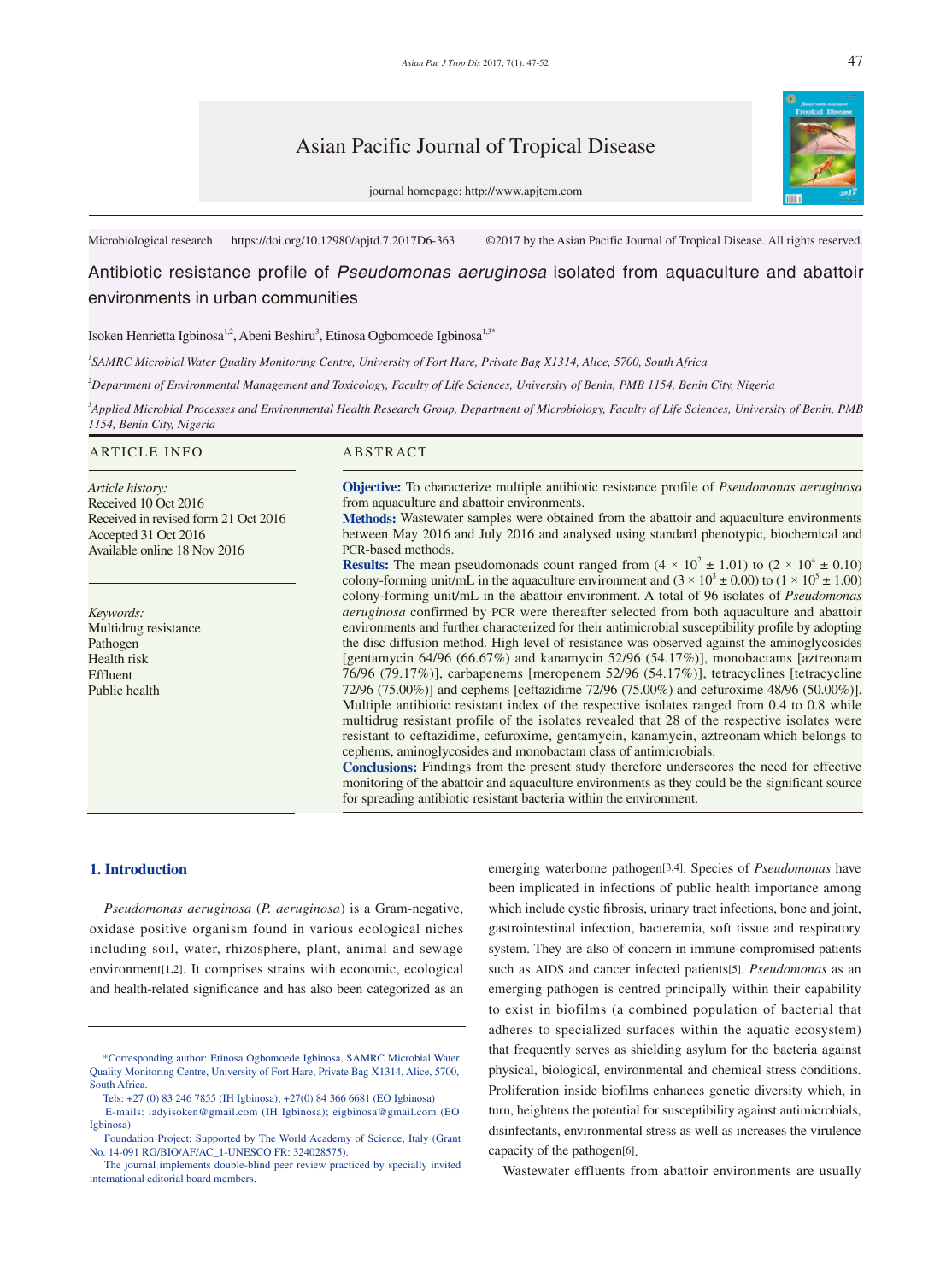characterized by the presence of pathogenic microorganisms which include the genus *Pseudomonas*, *Aeromonas* and *Enterococcus* species which are of significance to public health[3,7]. The presence of these organisms coupled with their inherent capacity to resist multiple antibiotics is an enigmatic problem of public health importance[5]. These multidrug resistant pathogenic bacterial isolates which might have emanated from the carcases as a consequence of the continuous use and misuse of antimicrobials as therapeutic/ prophylactic agent as well as growth promoters can be transferred via the food chain to humans[8,9]. Resistance to antimicrobials by pathogenic bacterial isolates can also be a consequence of the ability of the organisms to harbour resistant genes and transmit these genes within bacterial populations via horizontal gene transfer and mobile genetic elements (transposons, plasmids, *etc.*)[10,11]. This is a crucial issue as these organisms might migrate into the food chain resulting in food infection or directly to humans resulting in difficulties to treat infections[12].

 Microbial drug resistance is a significant public health concern. There has been less attention paid to the potential for antibiotic use in the aquaculture and abattoir environments, which compromises environmental and human health. In developed countries, such as members of the European Union, Great Britain, United States of America, Canada and Norway, the use of antibiotics (as growth promoters, prophylactic/therapeutic agents) is declining because of the progresses in management and advances of effective vaccines[13]. However, this does not seem to be followed suit in Nigeria where monitoring controls are fragile and compromised, and the administration of antibiotics seems to be abused.

 Previous studies have isolated and characterized *Pseudomonas* species from poultry[14], abattoir environments[1,3,4,7,15], effluent water from a brewery[16] and fresh and dry fish species[12,17]. Abattoirs, aquaculture environment and associated wastewaters are potential sources of pathogenic bacteria that could possess, act as reservoirs and spread antibiotic resistance genes within bacterial population to food of animals as well as humans. Thus, the present investigation aimed to detect and characterize the multiple antimicrobial susceptibility profile of *P. aeruginosa* from aquaculture and abattoir environments.

## **2. Materials and methods**

#### *2.1. Study area*

 The site of the sampling fish ponds (aquaculture) was located at Ikpoba-Okha and Egor Local Government Areas (LGA) of Benin Metropolis, Edo State, Nigeria. The pond at Ikpoba-Okha LGA was a trampoline pond. Respective ponds examined were periodically drained on a daily basis. Fishes were fed in the morning and evening with commercially available feed. No antibiotic was given to the fish or placed in the water except in cases where there were challenges like spotting on the fish in the ponds. More so, fowl droppings were placed in the pond at Ikpoba-Okha LGA for a period of 3 days before the fishes were placed in the pond at the fingerling stage. The pond at Egor LGA was a concrete pond. Artificial fertilizer was also used to facilitate the growth of green algae in the fish pond. No animal waste was used in fish ponds from Egor LGA.

 Slaughter houses (abattoir) investigated were located in Ikpoba-Okha LGA. Cattles were slaughtered on a daily basis, chopped to sizes and transported to different open markets and cold rooms where they were sold out to consumers. The abattoir in this LGA was located close to the Ikpoba River. As such, all wastewaters from the abattoir found their way directly to the river or indirectly to the river through leaching or erosion.

### *2.2. Sample collection*

 Wastewater samples were collected on a bimonthly basis at margins and in the middle of the pond in 50 mL sterile universal containers. Wastewater samples were collected from different points at the abattoir such as the drainage, stagnant water around the abattoir environment and washed meat slaughtered at the abattoir using 50 mL sterile universal containers and were labelled appropriately. Samples were collected between May and July, 2016. All samples were transported in cold ice pack to the Applied Microbial Processes & Environmental Health Research Group Laboratory, Department of Microbiology, Faculty of Life Sciences, University of Benin, Benin City, where they were analysed within 4 h after collection.

#### *2.3. Enumeration of Pseudomonas*

All samples were serially diluted to obtain dilution factors  $(10^{-1})$  $-10<sup>3</sup>$ ). An aliquot of 100  $\mu$ L was then transferred from each of the diluents to glutamate starch phenol red agar (Merck, Germany) and cetrimide agar (Merck, Germany) in triplicates with the aid of sterile pipette and spread on the solidified agar surface by spreading the aliquot with a sterile glass rod. The plates were allowed to stand for 10–20 min before they were incubated at  $(37 \pm 2)$  °C for 18 h. After incubation, discrete colonies (pink colonies) and fluorescent, green colonies were counted and expressed as colony-forming unit (CFU)/ mL.

#### *2.4. Enrichment and isolation method*

An aliquot of 100 µL from each of the samples obtained was dispensed into a conical flask containing 5 mL of tryptone soy broth (Merck, Germany) and incubated at room temperature of (37  $\pm$  2) °C for 24 h. Thereafter, streak plate method was employed in streaking the 18–24 h old broth medium on Glutamate Starch Phenol Red Agar which was selective for the isolation of *Pseudomonas* and *Aeromonas* species and incubated for 18 h at  $(37 \pm 2)$  °C. After incubation, discrete colonies (pink colonies) were sub-cultured on cetrimide agar for another 18 h to obtain pure *Pseudomonas* isolates. Gram staining was carried out on isolates. All *Pseudomonas* isolates were stored at –20 ºC in brain heart infusion broth with 30% glycerol.

## *2.5. Biochemical characterization of the isolates*

 Gram-negative rod shapes and polar flagellated oxidase positive isolates were biochemically characterized using the Analytical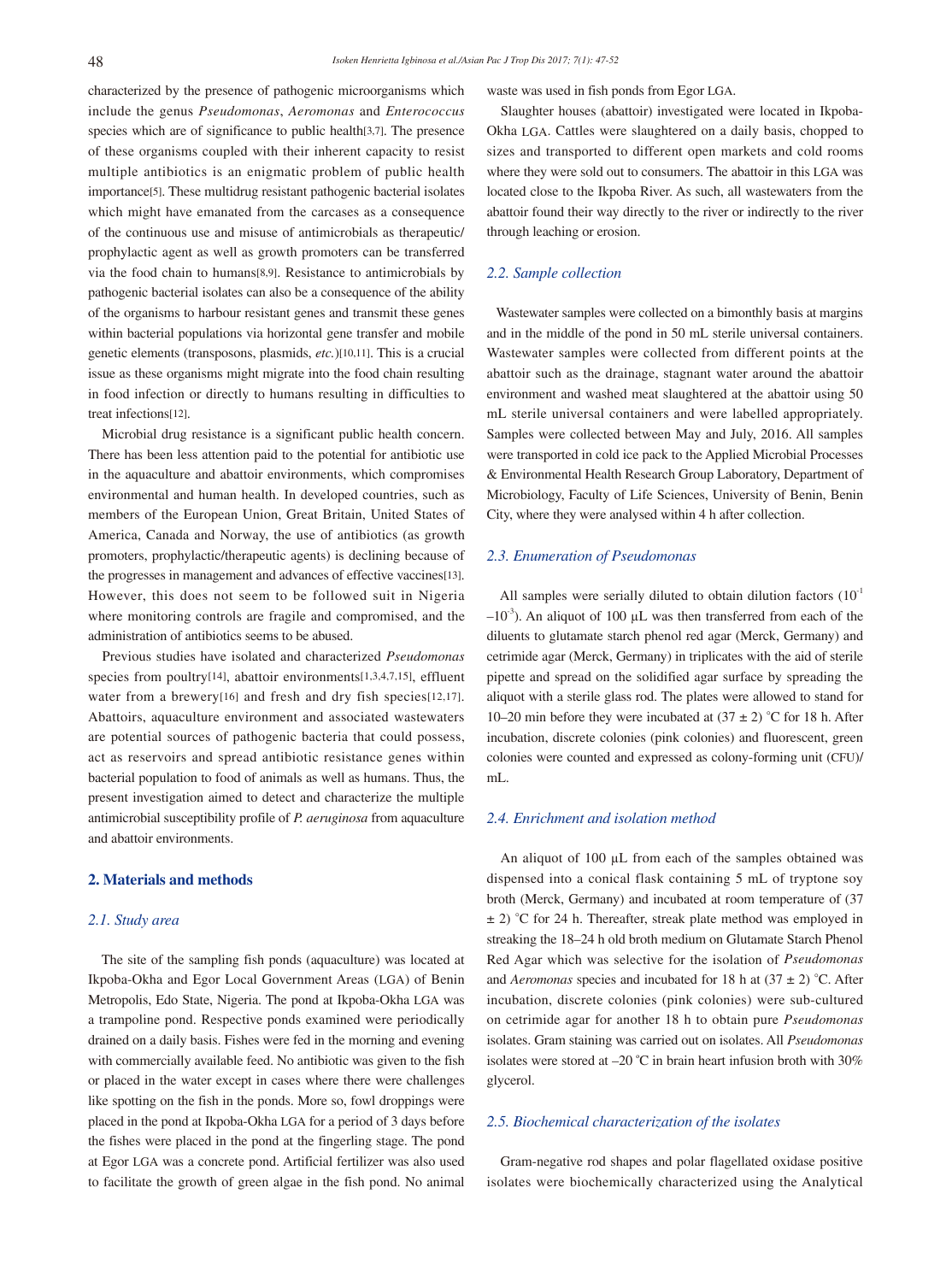Profile Index 20NE according to the manufacturer's instructions (BioMerieux, Marcy-l'Étoile, France) as previously described by Igbinosa *et al.*[3]. Positive control used included *P. aeruginosa* (ATCC 27853). The strips were studied and final identity of the isolates was revealed adopting Analytical Profile Index lab plus software (BioMerieux, Marcy l'Etoile, France).

## *2.6. Extraction of genomic DNA*

 Discrete colonies of *P. aeruginosa* cultivated at 37 °C on tryptone soy agar plates were selected and re-suspended on 100 µL of sterilized distilled water. The presumptive cells were lysed with the heat block (MK200-2, Shanghai, China) at 100 °C for 15 min. The preparation was thereafter centrifuged at 11 000 r/min for 2 min using a MiniSpin microcentrifuge to remove the cell debris. The supernatant was then stored at –20 °C and used as DNA template.

## *2.7. PCR amplification assay*

 Presumptive *P. aeruginosa* isolates previously characterized using phenotypic and biochemical methods were further confirmed using PCR. All PCR amplification procedures were accomplished in 22.5 μL volume of reaction buffer which contained 2.5 μL of DNA template and 0.05 IU/mL *Taq* polymerase recommended by the manufacturer (Fermentas Life Sciences, USA). DNA templates of *P. aeruginosa* ATCC 27853 was used as a positive control while sterilized distilled H2O was added as a negative control into each PCR assay. All PCR assay was carried out using a Peltier-based thermal cycler (Bio-Separation System, Shanxi, China) at the succeeding thermal cycler conditions: 95 °C for 1 min; 40 rounds of thermal denaturation at 95 °C for 15 s; primer annealing at 58 °C for 20 s; concluding extension at 68 °C for 40 s and holding temperature of 4 °C. *P. aeruginosa* primers used were pa722F (5'-GGCGTGGGTGTGGAAGTC-3') and pa899R (5'-TGGTGGCGATCT TGAACT TCTT-3') amplicon size of 199 bp[18]. Amplicons were electrophoresed with 1% agarose gel (Hispanagar, Spain) encompassing ethidium bromide 0.5 mg/L (Merck, SA) at 100 V for 1 h in  $0.5 \times$  tris-acetate-ethylene diamine tetraacetic acid buffer (40 mmol/L tris-HCl, 20 mmol/L Na-acetate, 1 mmol/L ethylene diamine tetraacetic acid, pH 8.5) and imagined under a UV transilluminator (EBOX VX5, Vilber Lourmat, France).

#### *2.8. Antimicrobial susceptibility testing*

 Susceptibility profiles of the *P. aeruginosa* isolates were determined by the disc diffusion technique of Kirby Bauer on Mueller-Hinton agar (Merck, Germany) plates. For the disc diffusion assay, bacteria were cultivated between 18 and 24 h on Mueller-Hinton agar, reaped and then re-suspended in 0.85% sterilized physiological saline solution that was adjusted to a 0.5 McFarland turbidity standard, conforming to  $10^8$  CFU/mL. The inoculum was thereafter streaked onto plates of Mueller-Hinton agar with the aid of a sterilized cotton swab and aseptically impregnated with commercially available antibiotics discs acquired from Mast Diagnostics, Merseyside, United Kingdom. The *P. aeruginosa* isolates were then subjected to 10 antibiotics belonging to 7

groups of antimicrobials. The antibiotics used were penicillins [piperacillin (100 μg)], cephems [ceftazidine (3 μg), cefuroxime (30 μg)], monobactams [aztreonam (30 μg)], carbapenems [ertapenem (10 μg), meropenem (10 μg)], aminoglycosides [gentamicin (10 μg), kanamycin (30 μg)], tetracyclines [tetracycline (30 μg)] and fluoroquinolones [ciprofloxacin (5 μg)]. After incubated for 24 h at room temperature, organisms were classified as sensitive (S) or resistant (R) on the basis of the clear zone of inhibition in accordance to the guidelines of the Clinical and Laboratory Standard Institute[19].

## *2.9. Statistical analysis*

 All data were analyzed using the statistical package IBM SPSS version 21.0. Descriptive statistics, one-sample *t*-test and Oneway ANOVA were adopted. *P* < 0.05 was considered statistically significant.

### **3. Results**

 The mean *P. aeruginosa* counts from aquacultures and abattoir were presented. During the month of May, June and July, the mean *Pseudomonas* counts from aquacultures in Ikpoba-Okha were  $(2 \times 10^3 \pm 0.96)$ ,  $(2 \times 10^4 \pm 0.07)$  and  $(2 \times 10^4 \pm 0.10)$  CFU/mL, respectively, while those of Egor were  $(4 \times 10^2 \pm 1.01)$ ,  $(5 \times 10^2 \pm 1.01)$ 0.11) and  $(3 \times 10^3 \pm 0.01)$  CFU/mL, respectively ( $P < 0.05$ ). During the month of May, the mean *P. aeruginosa* counts from drains, environment and wash water in the abattoir were  $(4 \times 10^3 \pm 0.10)$ , (1)  $\times$  10<sup>5</sup> ± 1.00) and (2  $\times$  10<sup>4</sup> ± 0.01) CFU/mL, respectively (*P* < 0.05). In the month of June, the mean counts were  $(3 \times 10^3 \pm 0.00)$ ,  $(9 \times$  $10^4 \pm 0.00$ ) and  $(1.2 \times 10^4 \pm 0.00)$  CFU/mL, respectively, while in July, the mean counts were  $(1 \times 10^4 \pm 0.01)$ ,  $(7 \times 10^4 \pm 0.00)$  and  $(7 \pm 0.00)$  $\times$  10<sup>3</sup> ± 0.10) CFU/mL, respectively (*P* < 0.05).

 The resistance profile of the 96 *P. aeruginosa* detected from abattoir and fish pond water was further phenotypically characterized using ten antibiotics which were representatives of seven groups of antimicrobial agents. The resistance profile of the isolates revealed that 12/96 (12.50%) of the isolates were resistant to piperacillin, 72/96 (75.00%) were resistant to ceftazidime and tetracycline, 48/96 (50.00%) were resistant to cefuroxime, 64/96 (66.67%) were resistant to gentamycin, 52/96 (54.17%) were resistant to kanamycin, 8/96 (8.33%) were resistant to ertapenem, 16/96 (16.67%) were resistant to ciprofloxacin, 52/96 (54.17%) were resistant to meropenem and 76/96 (79.17%) of the isolates were resistant to aztreonam (Table 1).

 The antimicrobial susceptibility profile of the *P. aeruginosa* isolates from aquacultures showed that none of the isolates were resistant to cefuroxime, ertapenem and ciprofloxacin in Ikpoba-Okha and Egor LGAs while they revealed different levels of resistance to other antibiotics assayed. More so, all isolates from abattoir were sensitive to piperacillin and resistant to other antibiotics used in variable percentages of resistance (Table 2). A clear pattern of multiple antibiotic resistance (MAR) along the lines of some *P. aeruginosa* isolates origin was observed in the present study. The MAR index ranged from 0.4 to 0.8. The modal value of MAR index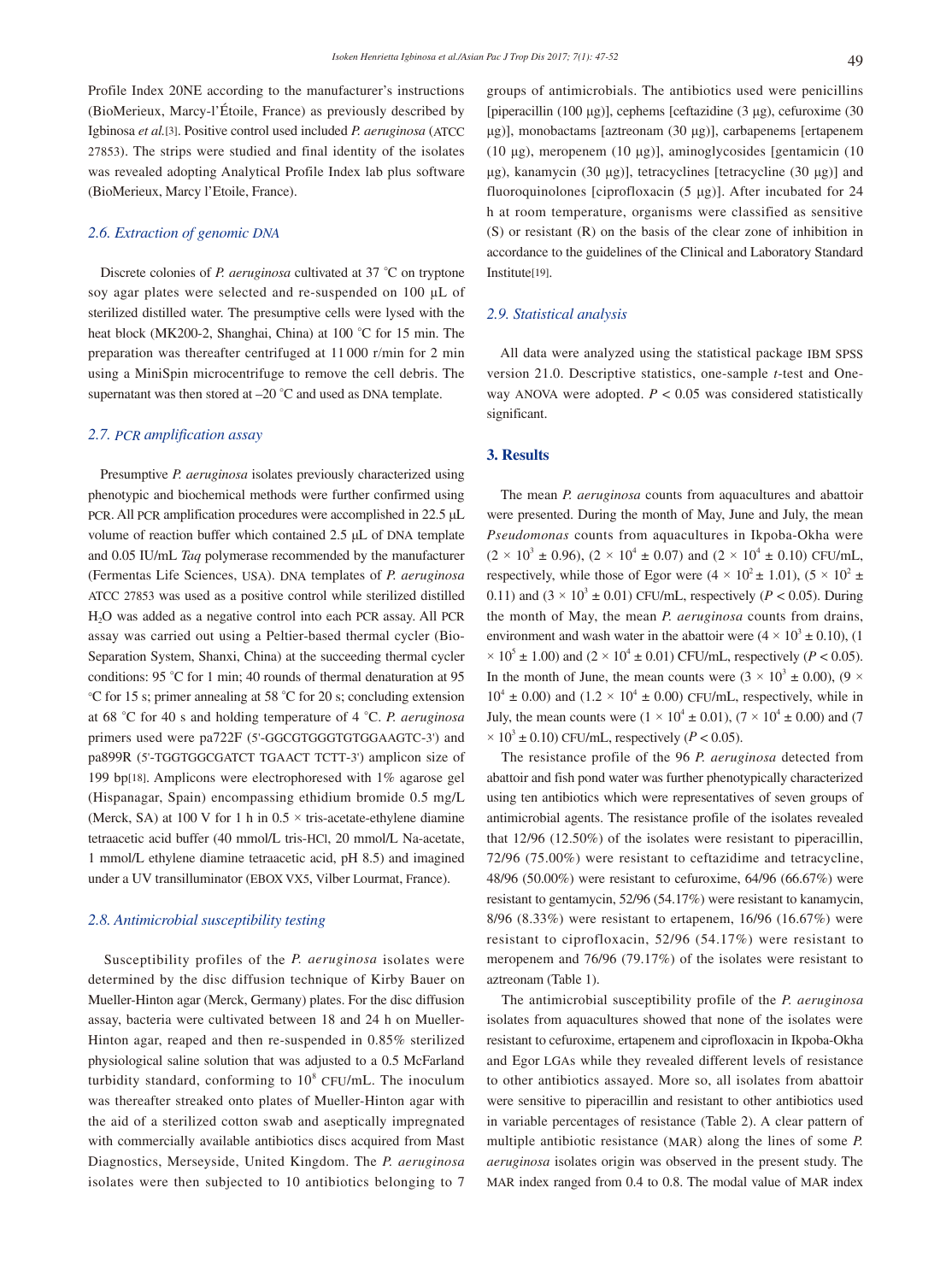# **Table 1**

Antimicrobial agents, zone diameter interpretative standards, disc content and resistance profile of *P. aeruginosa* from aquaculture and abattoir.

| Antibiotics group          | Antimicrobial agent | Disc content | Zone diameter (mm) |              | Resistant <i>P. aeruginosa</i> $(\%)$ |               |
|----------------------------|---------------------|--------------|--------------------|--------------|---------------------------------------|---------------|
|                            |                     | $(\mu g)$    | Resistant          | Intermediate | Sensitive                             |               |
| Penicillins                | Piperacillin        | 100          | $\leq 14$          | $15 - 20$    | $\geqslant$ 21                        | 12/96(12.50)  |
| Cephems                    | Ceftazidime         | 30           | $\leq 14$          | $15 - 17$    | $\geqslant$ 18                        | 72/96 (75.00) |
|                            | Cefuroxime          | 30           | $\leq 20$          | $17 - 19$    | $\geqslant$ 16                        | 48/96 (50.00) |
| Aminoglycosides Gentamycin |                     | 10           | $\leq 12$          | $13 - 14$    | $\geqslant$ 15                        | 64/96 (66.67) |
|                            | Kanamycin           | 30           | $\leq 13$          | $14 - 17$    | $\geqslant$ 18                        | 52/96 (54.17) |
| Monobactams                | Aztreonam           | 30           | $\leq 15$          | $16 - 21$    | $\geqslant$ 22                        | 76/96 (79.17) |
| Carbapenems                | Ertapenem           | 10           | $\leq 18$          | $19 - 21$    | $\geqslant$ 22                        | 8/96(8.33)    |
|                            | Meropenem           | 10           | $\leq 15$          | $16 - 18$    | $\geqslant$ 19                        | 52/96 (54.17) |
| Fluroquinolones            | Ciprofloxacin       | 5            | $\leq 15$          | $16 - 20$    | $\geq 21$                             | 16/96(16.67)  |
| Tetracyclines              | Tetracycline        | 30           | $\leq 11$          | $12 - 14$    | $\geqslant$ 15                        | 72/96 (75.00) |

for the isolates was 0.6. The least pattern of MAR was resistant to 4/10 antibiotics while the highest level of MAR was resistant to 8/10 antibiotics (Table 3). Extensive drug resistance profile in the present study showed that 36 *P. aeruginosa* were resistant to ceftazidime, cefuroxime, gentamycin and kanamycin while multidrug resistant (MDR) profile in the present study showed that 28 *P. aeruginosa* were resistant to ceftazidime, cefuroxime, gentamycin, kanamycin and aztreonam (Table 4).

#### **Table 2**

Distribution of the resistant profile of *P. aeruginosa* from abattoir and aquaculture.

| Antimicrobial | Abattoir $[n (\%)]$ |             |            | Aquaculture<br>$[n(\%)]$ |             | $\overline{P}$ |
|---------------|---------------------|-------------|------------|--------------------------|-------------|----------------|
| agents        | Drains              | Environment | Wash water | Ikpoba-Okha              | Egor        |                |
|               | $(n = 23)$ $(\%)$   | $(n = 16)$  | $(n = 9)$  | $(n = 19)$               | $(n = 29)$  |                |
| Piperacillin  | 0(0.00)             | 0(0.00)     | 0(0.00)    | 3(15.78)                 | 10(34.48)   | 0.001          |
| Ceftazidime   | 23 (100.00)         | 16(100.00)  | 9(100.00)  | 9(47.37)                 | 15 (51.72)  | 0.019          |
| Cefuroxime    | 23 (100.00)         | 16(100.00)  | 9(100.00)  | 0(0.00)                  | 0(0.00)     | 0.001          |
| Gentamycin    | 23 (100.00)         | 16(100.00)  | 4(44.44)   | 7(36.84)                 | 19 (65.52)  | 0.010          |
| Kanamycin     | 23 (100.00)         | 16(100.00)  | 5(55.56)   | 7(36.84)                 | 5(17.24)    | 0.017          |
| Aztreonam     | 23 (100.00)         | 8(50.00)    | 9(100.00)  | 10(52.63)                | 29 (100.00) | 0.020          |
| Ertapenem     | 0(0.00)             | 9(56.25)    | 0(0.00)    | 0(0.00)                  | 0(0.00)     | 0.051          |
| Meropenem     | 12(52.17)           | 10(62.50)   | 0(0.00)    | 16 (84.21)               | 19 (65.51)  | 0.000          |
| Ciprofloxacin | 12(52.17)           | 7(43.75)    | 0(0.00)    | 0(0.00)                  | 0(0.00)     | 0.040          |
| Tetracycline  | 23 (100.00)         | 16 (100.00) | 9(100.00)  | 10(52.63)                | 15 (51.72)  | 0.034          |

#### **Table 3**

MAR index of *P. aeruginosa* isolates from abattoir and aquaculture.

| Isolate code Antibiotics |                                        | MAR index |
|--------------------------|----------------------------------------|-----------|
| PDR1                     | PTZ, CAZ, GEN, KAN, ATM, MEM, TET      | 0.7       |
| PDR <sub>2</sub>         | CAZ, CXM, KAN, ATM, ETP, MEM, TET      | 0.7       |
| PDR <sub>3</sub>         | CAZ, CXM, GEN, KAN, ATM, MEM, CIP, TET | 0.8       |
| PDR <sub>4</sub>         | CAZ, CXM, GEN, KAN, ETP, MEM, CIP, TET | 0.8       |
| PEN1                     | PTZ, CAZ, GEN, KAN, ATM, MEM           | 0.6       |
| PEN <sub>2</sub>         | CAZ, CXM, GEN, KAN, ATM, CIP, TET      | 0.7       |
| PEN <sub>3</sub>         | CAZ, CXM, GEN, KAN, ATM, TET           | 0.6       |
| PEN <sub>4</sub>         | CAZ, CXM, GEN, KAN, ATM, TET           | 0.6       |
| PWA1                     | CAZ, GEN, ATM, MEM                     | 0.4       |
| PWA <sub>2</sub>         | CAZ, CXM, GEN, ATM, CIP, TET           | 0.6       |
| PWA3                     | CAZ, CXM, GEN, KAN, TET                | 0.5       |
| PIKP1                    | PTZ, CAZ, GEN, KAN, ATM                | 0.5       |
| PIKP <sub>2</sub>        | CAZ, CXM, GEN, KAN, ATM, TET           | 0.6       |
| PIKP3                    | CAZ, GEN, ATM, MEM, TET                | 0.5       |
| PEG1                     | CAZ, GEN, ATM, MEM, TET                | 0.5       |
| PEG <sub>2</sub>         | CAZ, CXM, ATM, MEM, TET                | 0.5       |
| PEG <sub>3</sub>         | CAZ, CXM, GEN, KAN, ATM, TET           | 0.6       |
| PEG4                     | CAZ, CXM, GEN, KAN, ATM, TET           | 0.6       |

PTZ: Piperacillin; CAZ: Ceftazidime; ATM: Aztreonam; TET: Tetracycline; KAN: Kanamycin; ETP: Ertapenem; GEN: Gentamycin; MEM: Meropenem; CXM: Cefuroxime; CIP: Ciprofloxacin; PDR: *Pseudomonas* from drains; PEN: *Pseudomonas* from environment; PWA: *Pseudomonas* from wash water; PIKP: *Pseudomonas* from Ikpoba Okah; PEG: *Pseudomonas* from Egor.

## **Table 4**

Multidrug resistance profile of the aquaculture and abattoir isolates.

|                |                | Antimicrobial Number of Resistance phenotype | Number      |
|----------------|----------------|----------------------------------------------|-------------|
| class          | antibiotics    |                                              | of isolates |
|                |                |                                              | $(n = 96)$  |
| 4              | 5              | PTZ, CAZ, GEN, KAN, ATM                      | 8           |
| $\overline{4}$ | 5              | PTZ, CAZ, GEN, KAN, ATM                      | 12          |
| $\overline{4}$ | $\overline{4}$ | CAZ, GEN, ATM, MEM                           | 16          |
| $\overline{4}$ | 6              | CAZ, CXM, GEN, KAN, ATM, TET                 | 20          |
| 3              | 5              | CAZ, CXM, GEN, KAN, ATM                      | 28          |
| $\overline{2}$ | $\overline{4}$ | CAZ, CXM, GEN, KAN                           | 36          |
| $\overline{2}$ | $\mathcal{F}$  | CAZ. CXM. GEN                                | 40          |

PTZ: Piperacillin; CAZ: Ceftazidime; ATM: Aztreonam; TET: Tetracycline; KAN: Kanamycin; GEN: Gentamycin; MEM: Meropenem; CXM: Cefuroxime.

#### **4. Discussion**

 The poor management practices adopted in abattoirs can affect the safety of meat in various ways, such as diseases in animals (zoonotic diseases), chemical (pesticides and antibiotics) residues deposition, most importantly by microbial contamination with pathogenic microbes and toxins[20]. Microbial populace are always in constant evolution, with unlimited adaptive capacities towards conditions that are used to inhibit/kill them, all making food safety a long-lasting issue. Ignorance concerning food safety measures provides potentials for increased food borne diseases in man[21]. Due to the diversity of *P. aeruginosa,* they are found in diverse ecological niches. Under stressful environmental conditions, these opportunistic microbial populations may become pathogenic, invade the body tissue and initiate infections. It is thus imperative to regulate and monitor the bacterial parameters in the current aquaculture and abattoir system where lots of profit maximization is done to enhance production.

 Significant differences were observed in the mean pseudomonads count from Ikpoba-Okha, Egor and drains, environments, and wash water in May, June and July  $(P < 0.05)$ . This could be attributed to the fact that both the abattoir and the pond samples are contaminated from the handling and preparation process of the butchers who dress and slaughter their products in contact with the waste deposited around them thereby making the final products unsafe for consumption and favoring the proliferation of *P. aeruginosa* as those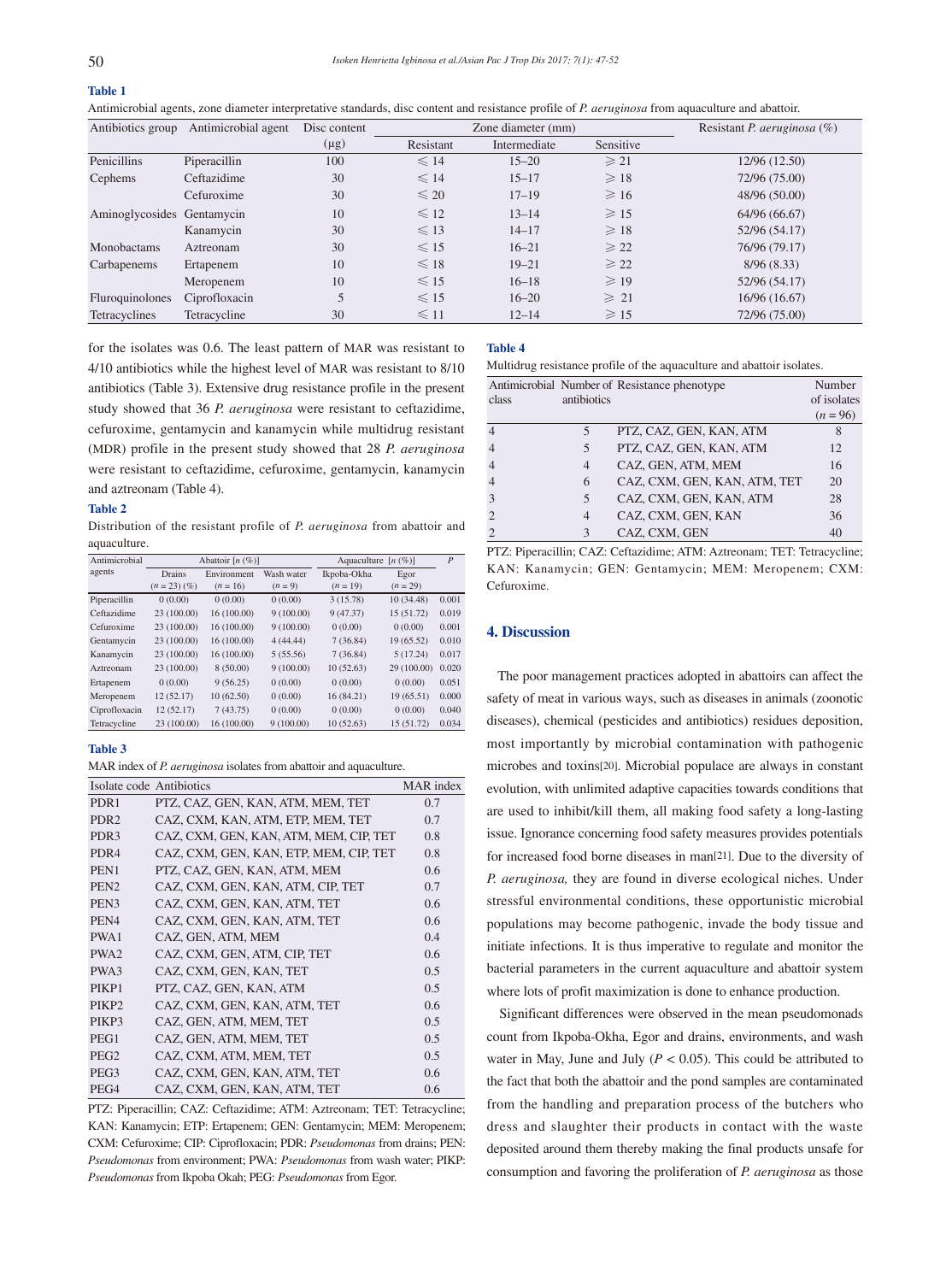observed in the present study. Similar antibiotic resistance profile was also detected by Odjadjare *et al.*[5] where high level resistance was observed against the penicillins (90%–100%), cephems (70%), sulphamethoxazole (90%) and rifampin (90%). Also, Falodun and Adekanmbi[22] revealed 100% resistance to ceftazidime and piperacillin.

 *P. aeruginosa* is being acknowledged as an increasing emerging organism causing opportunistic disease of clinical importance. A significant characteristic to public health it possesses is its reduced antibiotic susceptibility[8]. This reduced susceptibility is usually connected to a strenuous action of multiple antibiotic efflux pumps coupled with chromosomally mediated antibiotic resistance determinants (such as *mexXY*, *mexAB-oprM*) and the reduced permeability of the bacterial cellular envelopes by antimicrobial agents[3]. Aside intrinsic resistance, *P. aeruginosa* can easily develop acquired resistance resulting from the change in the genetic makeup in chromosomally encoded determinants or by the horizontal determinants transfer of antibiotic resistance genes[7]. Expansion of MDR by *P. aeruginosa* strains requires several different genotypic measures that include acquisition of horizontal dissemination of antibiotic resistance determinants and/or mutation[5]. Hyper-mutation enhances the choice of mutation-driven antibiotic resistance in *P. aeruginosa* strains consequently resulting in chronic infections, while the assembling of several diverse antibiotic resistance determinants in integrons enhances the acquisition of antibiotic resistance genes[7].

 Antibacterial resistance is at present one of the significant threat to mankind as it constitutes alarming health crisis. Extensive uses of antibacterial agents in veterinary, human medicine and agricultural settings have led to the emergence of antibacterial-resistant organisms in different environmental settings including abattoir and aquaculture. Antibacterial resistance in aquaculture is a worldwide concern because antibacterial resistance genes can be disseminated easily from aquaculture and abattoir settings to other ecosystems and the food chain[13]. African catfish aquaculture has increased at a phenomenal rate through a continuous process of expansion, intensification, and diversification as a consequence of the Nigerian government sponsoring/financing small and medium scale enterprise. Risks of pathogenic bacterial isolates have also increased resulting in the increased use of antibacterial agents for therapy[23].

 Antibacterial resistance in aquaculture and abattoir has significantly impacted the food chain and thus represents the risk to human and animal health[23]. Curbing antibacterial resistance, understanding of the sources, mechanisms and magnitude of antibacterial resistance and its significant impact on the food chain are important in designing, prioritizing control and monitoring programs that may generate data that would be relevant for performing implementation of antibacterial stewardship plans, quantitative microbial risk assessments, developing effective treatment regimen for the control of aquaculture and abattoir diseases and reducing risk to public health.

 Similar investigation by Odjadjare *et al.*[5] on MAR index from effluent water ranged between 0.26 and 0.58. However, no clear pattern of MAR along the lines of isolate origin was observed. MDR has been described as acquired resistance to one agent in 3 or more antimicrobial classes, while extensive drug resistance has been described as resistance to one agent in all but 2 or fewer antimicrobial categories (*i.e.* bacterial isolates remain resistant to only 1 or 2 categories)[24].

 It has been previously reported that antimicrobials are widely used in food animal production settings for treatment/prevention and for growth promotion[9,11]. Studies have also revealed that 50%–90% of drugs used to treat food producing animals are released into the environment either as metabolic or un-metabolized intermediates which, even though inactive, may go through transformation to the active form in the environment[7], consequently resulting in high selection of MDR *P. aeruginosa* from aquaculture and abattoir effluent.

 The occurrence of MDR *P. aeruginosa* on food products could pose significant public health risks to consumers of such products. First, these include consumption of products contaminated with MDR bacteria which could result in infections as a consequence of antibiotic therapy which can be compromised due to resistant strain resulting in infections difficult to treat. However, it should be known that even if the products are cooked, the bacterial isolates might die off but it will not destroy determinants responsible for the resistance. Secondly, resistant pathogenic bacteria in animals can be transmitted to human via consumption of contaminated food products and resistance genes can also be disseminated to other bacteria via mobile genetic element such as integrons, plasmids, insertion sequence, transposons and gene cassette[2]. Finally, residual antibiotics in food animal products such as in the blood and liver can also result in the transmission of antibiotic resistant bacteria to the final consumer.

 The potential pathogenic nature of *Pseudomonas* isolates is beyond doubt as different reports support findings in the present study. It was thus customary from the findings of our study that effluents and products from the abattoir and aquaculture environment could be an origin of dissemination of antibiotic resistant bacteria between human and animal population, and the environment. Therefore, public health workers must make efforts to regulate and monitor the bacterial parameters in the aquaculture and abattoir system to deter this trend to enhance qualitative production and prevent public health implication.

## **Conflict of interest statement**

We declare that we have no conflict of interest.